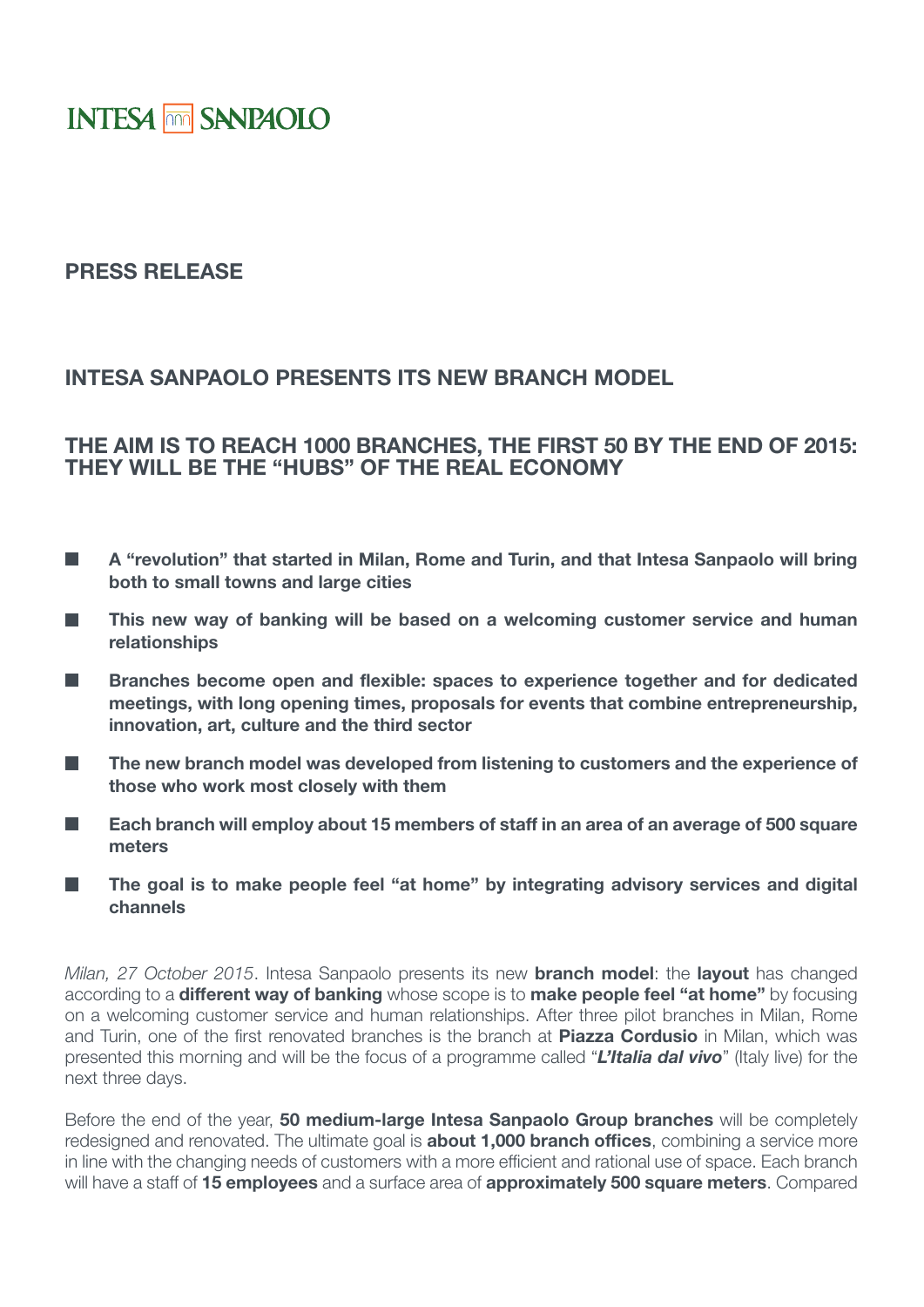to the traditional model, it will be possible to **recover up to 40% of the space** for new customer activities and services. Intesa Sanpaolo will bring these changes both **to large cities** - in historical centres and high density social and business areas - and **small towns**, in line with the vocation of the Bank, whose ties with the local areas have been the key to its success.

The inauguration was attended by the Managing Director and CEO of the Intesa Sanpaolo Group **Carlo Messina**, the Head of the Sales and Marketing Area **Stefano Barrese** and the Head of External Relations **Vittorio Meloni**.

The new branch model was developed after **carefully listening** and processing the comments and suggestions of customers and the Bank employees who work closely with customers.

The **format** focuses, among other things, on the idea of the branch as the **"hub" of the real economy**, a place of dialogue, meetings, communication and work for families, businesses, professionals, businesswomen who are looking for new professional opportunities and start-ups or young people looking for educational and job opportunities. The lay-out of the new branch was developed as a **modular space to organize events** and **activities**, including artistic, cultural and third sector events.

A **welcoming customer service** and **human relationships** are the main objectives of this change of model. To achieve them, the Bank has gradually broken down barriers and borders. A key moment was in January 2013, with the introduction **of longer opening times**, until late evening and Saturday mornings.

The **"revolution" of spaces** begins today. The focus of the branch is the **"hub"**, a place - and not just metaphorically - where people may exchange ideas and experiences, and where discussions and events take place. At the centre of this common area is a **large wooden table**, surrounded by bookshelves, sofas and armchairs. **The lounges for informal meetings, spaces for private meetings, selfservice** cashier's desks and the Intesa Sanpaolo Casa space, **the estate agent** of the Group, all look out onto the "hub".

The branch becomes a sort of **social platform** that places the customers at the centre, allowing them to obtain new skills and participate in **initiatives and events that do not only concern banking or finance**. With its 11 million household and business customers, the Bank aims at developing new intermediation areas, matching supply and demand. The first proposals on our agenda are: the presentation of a new novel in Rome, a meeting dedicated to women's health in Turin, the display of "The Kiss" by Hayez in Milan tonight and a debate on new businesses in the afternoon.

The new branch **combines digitalization** and **physical relationships** with the customer. This is obvious right from the **reception desk**, another constant feature in the new model. Cutting-edge technology allows immediate recognition of a customer and its relationship with the Bank. Staff will therefore welcome customers and assist the same if they require expert advice or assistance, for example in the use of selfservice cashier's desks.

Thanks to **54 hours of training per employee a year**, Intesa Sanpaolo intends to focus even more on service quality and human relationships. **More than 80% of transactions are** now **carried out through non-physical channels**, although **the branch continues to play a central role** in providing advisory services and assisting customers to make their most important choices. Technology is a constant but discrete presence: **Wi-Fi**, **lockers** for e-commerce purchases, **tablets** for customers, **information monitors** and **video-conference facilities**.

In his speech, **Carlo Messina** placed the focus on the Group's strategy: "*For Intesa Sanpaolo today is a very special day: the new branch model marks a complete and radical renovation; it is a great deal more than simply aesthetic renovation. The changes in the physical place, indeed, go hand in hand with that of the mentality and approach of our people. The goal is to give a definite form to our identity: Intesa Sanpaolo is the bank of the real economy and the new branch will become hubs. They are an open*